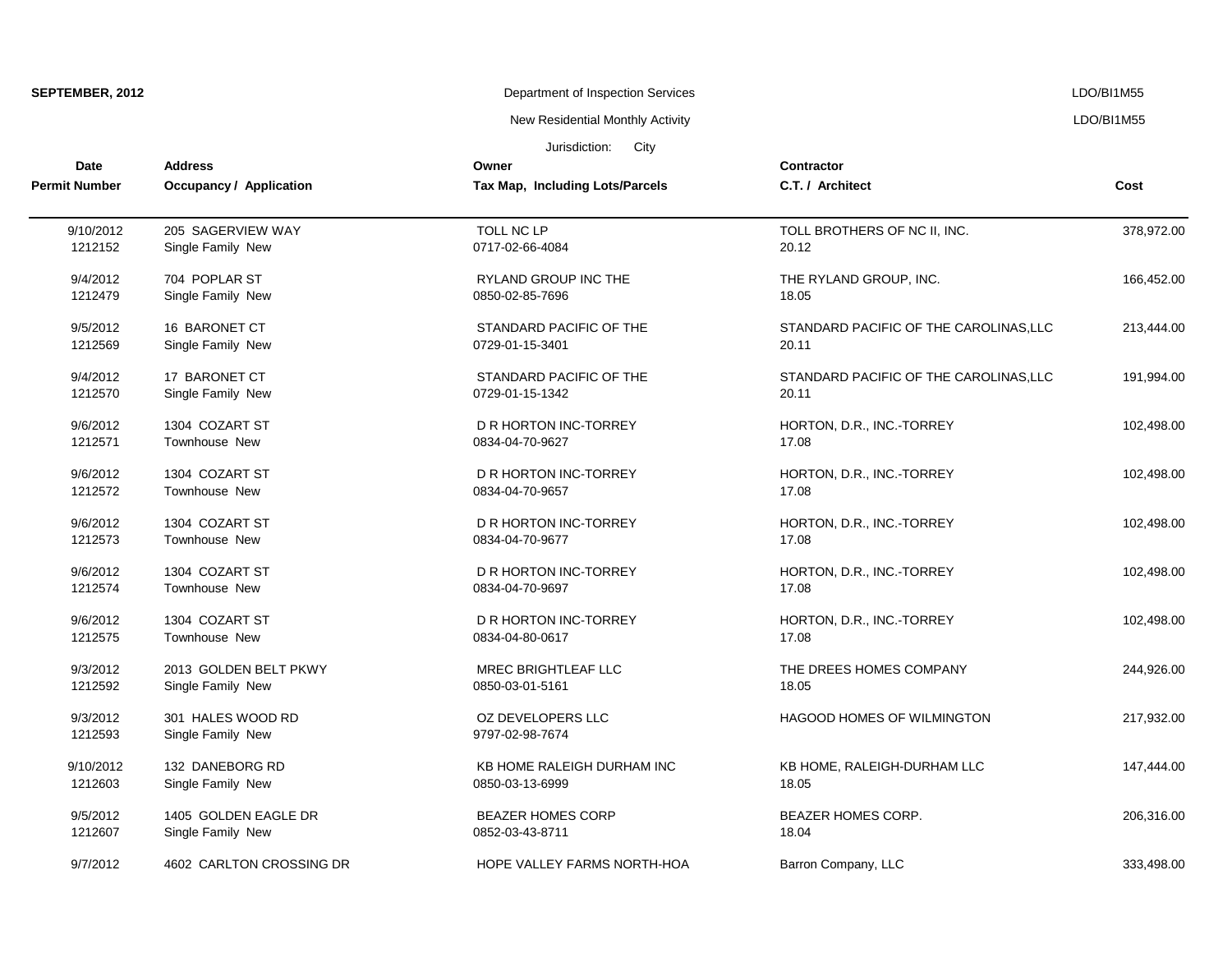# SEPTEMBER, 2012 LDO/BI1M55

New Residential Monthly Activity **LACTION** CONSERVITY And The United States of the UNITY ACTION CONSERVENT ASSESSMENT ASSESSMENT AND RESIDENT ASSESSMENT ASSESSMENT ASSESSMENT AND RESIDENT ASSESSMENT ASSESSMENT AND RESIDENT

| Jurisdiction: | City |
|---------------|------|
|---------------|------|

| <b>Date</b>          | <b>Address</b>                 | Owner                                 | <b>Contractor</b>                  |              |
|----------------------|--------------------------------|---------------------------------------|------------------------------------|--------------|
| <b>Permit Number</b> | <b>Occupancy / Application</b> | Tax Map, Including Lots/Parcels       | C.T. / Architect                   | Cost         |
| 1212639              | Single Family New              | 0719-02-97-1672                       | 20.11                              |              |
| 9/13/2012            | 1306 MORNING GLORY AVE         | <b>HABITAT FOR HUMANITY OF DURHAM</b> | HABITAT FOR HUMANITY OF DURHAM CO. | 109,296.00   |
| 1212662              | Single Family New              | 0831-14-34-7376                       | 11                                 |              |
| 9/17/2012            | 203 STATION DR                 | D R HORTON INC                        | HORTON, D.R., INC.-TORREY          | 152,922.00   |
| 1212665              | Single Family New              | 0747-03-30-3933                       | 20.14                              |              |
| 9/12/2012            | 1308 MORNING GLORY AVE         | HABITAT FOR HUMANITY OF DURHAM        | HABITAT FOR HUMANITY OF DURHAM CO. | 76,164.00    |
| 1212706              | Single Family New              | 0831-14-34-8347                       | 11                                 |              |
| 9/18/2012            | 3857 SOUTHWEST DURHAM DR       | KUO REBECCA A SCHROEDER               | WALLACE, B. DESIGN & CONSTRUCTION  | 104.478.00   |
| 1212712              | Townhouse New                  | 0709-02-59-0094                       | 20.18                              |              |
| 9/18/2012            | 3859 SOUTHWEST DURHAM DR       | KUO REBECCA A SCHROEDER               | WALLACE, B. DESIGN & CONSTRUCTION  | 104,478.00   |
| 1212714              | Townhouse New                  | 0709-02-59-0094                       | 20.18                              |              |
| 9/17/2012            | 2009 HAWKINS ST                | D R HORTON INC                        | HORTON, D.R., INC.-TORREY          | 259,974.00   |
| 1212727              | Single Family New              | 0850-03-01-6689                       | 18.05                              |              |
| 9/17/2012            | 1610 PATTERSONS MILL RD        | <b>D R HORTON INC</b>                 | HORTON, D.R., INC.-TORREY          | 223,938.00   |
| 1212728              | Single Family New              | 0850-03-01-4997                       | 18.05                              |              |
| 9/21/2012            | 703 S ROXBORO ST               | <b>CITY OF DURHAM</b>                 | RUSSELL & COMPANY, H.J.            | 2,382,463.00 |
| 1212731              | Mixed Use Residential New      | 082116PP1245                          | 12.02                              |              |
| 9/21/2012            | 346 LAKEWOOD AVE               | <b>CITY OF DURHAM</b>                 | RUSSELL & COMPANY, H.J.            | 2,374,141.00 |
| 1212732              | Residential (2) New            | 082116PP1245                          | 12.02                              |              |
| 9/21/2012            | 412 LAKEWOOD AVE               | <b>CITY OF DURHAM</b>                 | RUSSELL & COMPANY, H.J.            | 922,841.00   |
| 1212733              | Residential (2) New            | 082116PP1245                          | 12.02                              |              |
| 9/21/2012            | 420 E LAKEWOOD AVE             | CITY OF DURHAM                        | RUSSELL & COMPANY, H.J.            | 922,841.00   |
| 1212734              | Residential (2) New            | 082116PP1245                          | 12.02                              |              |
| 9/21/2012            | 428 LAKEWOOD AVE               | <b>CITY OF DURHAM</b>                 | RUSSELL & COMPANY, H.J.            | 922,841.00   |
| 1212735              | Residential (2) New            | 082116PP1245                          | 12.02                              |              |
| 9/21/2012            | 243 CHESTNUT ST                | OZ DEVELOPERS LLC                     | RUSSELL & COMPANY, H.J.            | 554,721.00   |
| 1212736              | Residential (2) New            | 9797-02-98-3374                       | 20.12                              |              |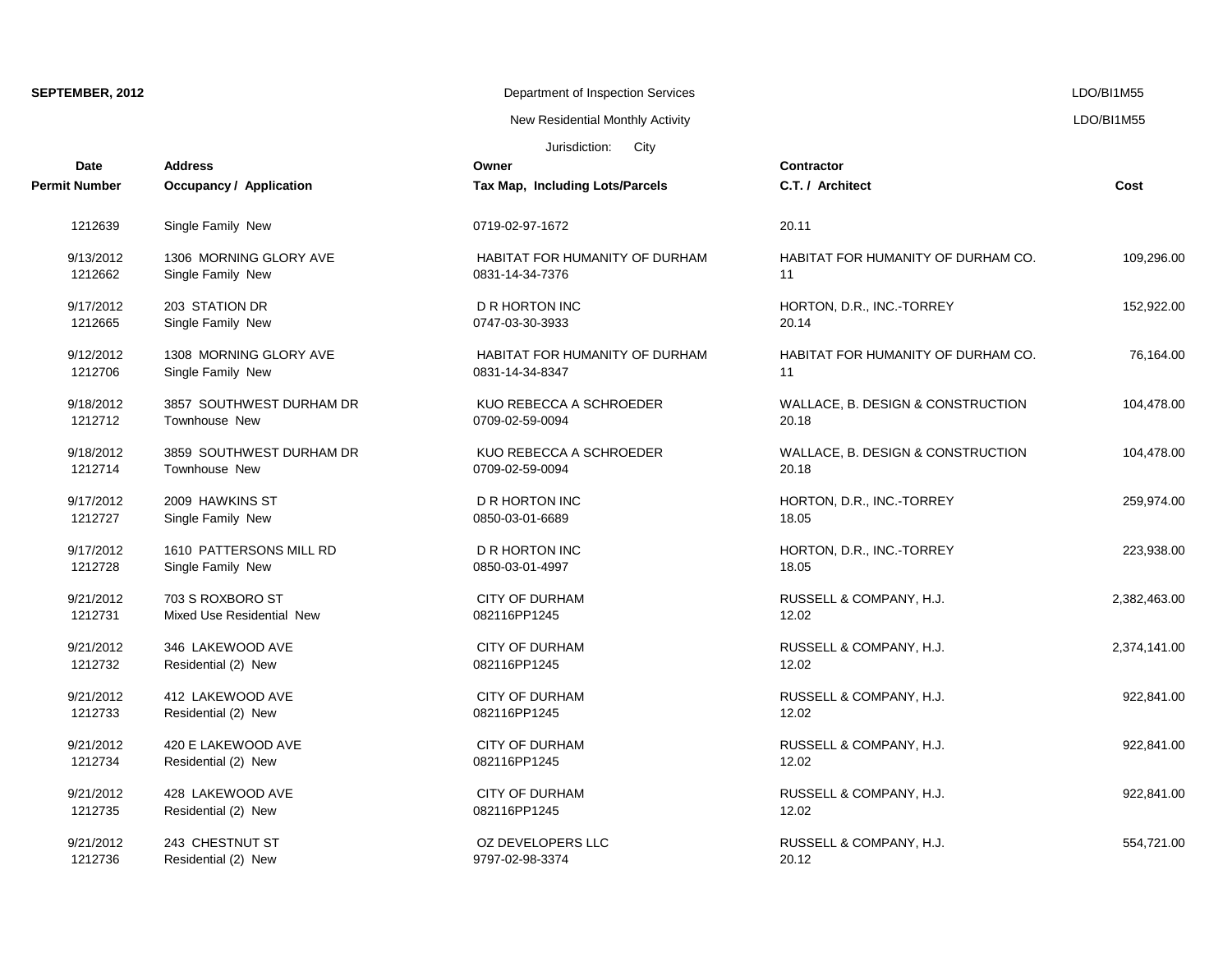| SEPTEMBER, 2012 |
|-----------------|
|-----------------|

### **SEPTEMBER 2012** Department of Inspection Services LDO/BI1M55

New Residential Monthly Activity LDO/BI1M55

| Jurisdiction:<br>City<br><b>Date</b><br><b>Address</b><br>Owner<br>Contractor |                                |                                 |                           |            |
|-------------------------------------------------------------------------------|--------------------------------|---------------------------------|---------------------------|------------|
| Permit Number                                                                 | <b>Occupancy / Application</b> | Tax Map, Including Lots/Parcels | C.T. / Architect          | Cost       |
| 9/20/2012                                                                     | 263 CHESTNUT ST                | <b>CITY OF DURHAM</b>           | RUSSELL & COMPANY, H.J.   | 126,955.00 |
| 1212737                                                                       | Townhouse New                  | 0821-16-94-2002                 | 12.02                     |            |
| 9/20/2012                                                                     | 265 CHESTNUT ST                | <b>CITY OF DURHAM</b>           | RUSSELL & COMPANY, H.J.   | 126,960.00 |
| 1212738                                                                       | Townhouse New                  | 0821-16-94-2010                 | 12.02                     |            |
| 9/20/2012                                                                     | 267 CHESTNUT ST                | <b>CITY OF DURHAM</b>           | RUSSELL & COMPANY, H.J.   | 126,960.00 |
| 1212739                                                                       | Townhouse New                  | 0821-16-93-2938                 | 12.02                     |            |
| 9/20/2012                                                                     | 269 CHESTNUT ST                | CITY OF DURHAM                  | RUSSELL & COMPANY, H.J.   | 126,960.00 |
| 1212740                                                                       | Townhouse New                  | 0821-16-93-2947                 | 12.02                     |            |
| 9/20/2012                                                                     | 313 CHESTNUT ST                | <b>CITY OF DURHAM</b>           | RUSSELL & COMPANY, H.J.   | 127,926.00 |
| 1212741                                                                       | Townhouse New                  | 0821-16-93-2975                 | 12.02                     |            |
| 9/20/2012                                                                     | 315 CHESTNUT ST                | <b>CITY OF DURHAM</b>           | RUSSELL & COMPANY, H.J.   | 127,926.00 |
| 1212742                                                                       | Townhouse New                  | 0821-16-93-2994                 | 12.02                     |            |
| 9/20/2012                                                                     | 317 CHESTNUT ST                | <b>CITY OF DURHAM</b>           | RUSSELL & COMPANY, H.J.   | 127,926.00 |
| 1212743                                                                       | Townhouse New                  | 0821-16-93-3912                 | 12.02                     |            |
| 9/21/2012                                                                     | 343 CHESTNUT ST                | <b>CITY OF DURHAM</b>           | RUSSELL & COMPANY, H.J.   | 554,721.00 |
| 1212744                                                                       | Residential (2) New            | 082116PP1245                    | 12.02                     |            |
| 9/20/2012                                                                     | 110 MEMPHIS ST                 | <b>CITY OF DURHAM</b>           | RUSSELL & COMPANY, H.J.   | 127,926.00 |
| 1212745                                                                       | Townhouse New                  | 0821-16-93-4965                 | 12.02                     |            |
| 9/20/2012                                                                     | 112 MEMPHIS ST                 | <b>CITY OF DURHAM</b>           | RUSSELL & COMPANY, H.J.   | 127,926.00 |
| 1212746                                                                       | Townhouse New                  | 0821-16-93-4953                 | 12.02                     |            |
| 9/20/2012                                                                     | 114 MEMPHIS ST                 | <b>CITY OF DURHAM</b>           | RUSSELL & COMPANY, H.J.   | 127,926.00 |
| 1212747                                                                       | Townhouse New                  | 0821-16-93-4942                 | 12.02                     |            |
| 9/21/2012                                                                     | 103 MEMPHIS ST                 | <b>CITY OF DURHAM</b>           | RUSSELL & COMPANY, H.J.   | 766,682.00 |
| 1212748                                                                       | Residential (2) New            | 082116PP1245                    | 12.02                     |            |
| 9/21/2012                                                                     | 121 MEMPHIS ST                 | <b>CITY OF DURHAM</b>           | RUSSELL & COMPANY, H.J.   | 644,835.00 |
| 1212749                                                                       | Residential (2) New            | 082116PP1245                    | 12.02                     |            |
| 9/14/2012                                                                     | 1645 HOLLY GROVE WAY           | <b>BEAZER HOMES CORP</b>        | <b>BEAZER HOMES CORP.</b> | 139,062.00 |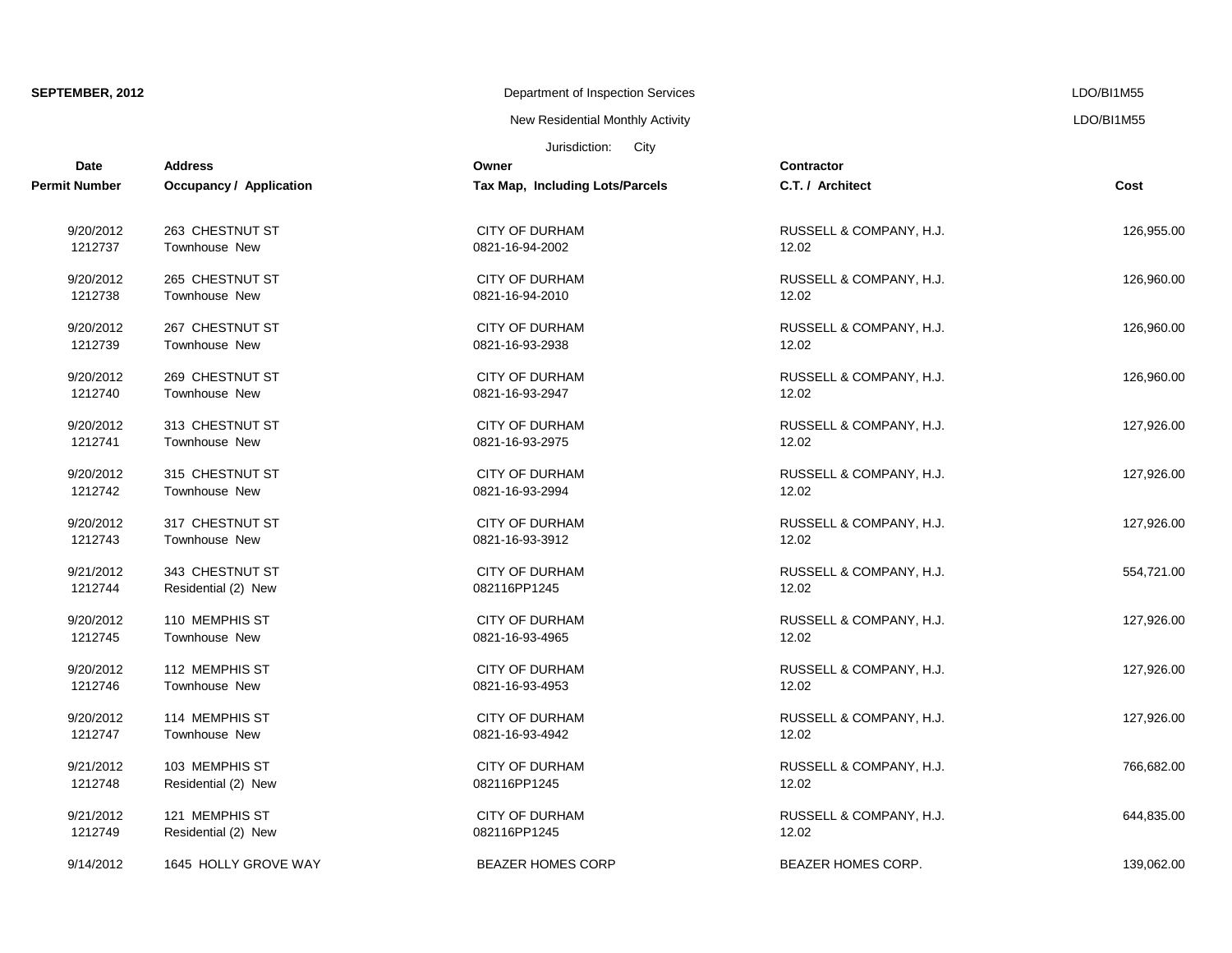| SEPTEMBER, 2012 |  |
|-----------------|--|
|-----------------|--|

### **SEPTEMBER 2012 DEPARTMENT OF INSPECTION SERVICES** LDO/BI1M55

New Residential Monthly Activity **LACTION** CONSERVITY AND RESIDENT RESIDENT ASSESSED FOR A LOO AND RESIDENT ASSESSED FOR A LOO AND RESIDENT ASSESSED FOR A LOO AND RESIDENT ASSESSED FOR A LOO AND RESIDENT ASSESSED FOR A LOO

### Jurisdiction: City

| <b>Date</b>   | <b>Address</b>                 | Owner                           | <b>Contractor</b>                      |            |
|---------------|--------------------------------|---------------------------------|----------------------------------------|------------|
| Permit Number | <b>Occupancy / Application</b> | Tax Map, Including Lots/Parcels | C.T. / Architect                       | Cost       |
| 1212750       | <b>Townhouse New</b>           | 0739-01-37-1085                 | 20.10                                  |            |
| 9/14/2012     | 1647 HOLLY GROVE WAY           | <b>BEAZER HOMES CORP</b>        | <b>BEAZER HOMES CORP.</b>              | 139,062.00 |
| 1212751       | Townhouse New                  | 0739-01-37-1093                 | 20.10                                  |            |
| 9/14/2012     | 1649 HOLLY GROVE WAY           | <b>BEAZER HOMES CORP</b>        | <b>BEAZER HOMES CORP.</b>              | 139,062.00 |
| 1212752       | <b>Townhouse New</b>           | 0739-01-37-1091                 | 20.10                                  |            |
| 9/14/2012     | 1651 HOLLY GROVE WAY           | <b>BEAZER HOMES CORP</b>        | <b>BEAZER HOMES CORP.</b>              | 139,062.00 |
| 1212753       | <b>Townhouse New</b>           | 0739-01-36-1999                 | 20.10                                  |            |
| 9/14/2012     | 1653 HOLLY GROVE WAY           | <b>BEAZER HOMES CORP</b>        | BEAZER HOMES CORP.                     | 139,062.00 |
| 1212754       | <b>Townhouse New</b>           | 0739-01-36-1996                 | 20.10                                  |            |
| 9/18/2012     | 16 WHITE SPRUCE CT             | <b>BEAZER HOMES CORP</b>        | <b>BEAZER HOMES CORP.</b>              | 147,840.00 |
| 1212758       | Single Family New              | 0739-02-58-3614                 | 20.14                                  |            |
| 9/18/2012     | 2021 GOLDEN BELT PKWY          | MREC BRIGHTLEAF LLC             | THE DREES HOMES COMPANY                | 285,780.00 |
| 1212759       | Single Family New              | 0850-03-00-8825                 | 18.05                                  |            |
| 9/25/2012     | 809 KEYSTONE PARK DR           | DAN RYAN BUILDERS N C LLC       | Ryan Builders-North Carolina, LLC, Dan | 157,080.00 |
| 1212760       | Single Family New              | 0747-03-31-5048                 | 20.14                                  |            |
| 9/27/2012     | 817 KEYSTONE PARK DR           | DAN RYAN BUILDERS N C LLC       | Ryan Builders-North Carolina, LLC, Dan | 172,128.00 |
| 1212761       | Single Family New              | 0747-03-31-6097                 | 20.14                                  |            |
| 9/19/2012     | 714 GLADE ASTER DR             | KB HOME RALEIGH-DURHAM INC      | KB HOME, RALEIGH-DURHAM LLC            | 169,686.00 |
| 1212782       | Single Family New              | 0843-01-26-4579                 | 18.01                                  |            |
| 9/25/2012     | 1402 FALLING STAR WAY          | <b>BEAZER HOMES CORP</b>        | BEAZER HOMES CORP.                     | 147,840.00 |
| 1212784       | Single Family New              | 0852-04-53-0903                 | 18.04                                  |            |
| 9/19/2012     | 115 DANEBORG RD                | <b>IMAGINE LAND COMPANY LLC</b> | KB HOME, RALEIGH-DURHAM LLC            | 247,368.00 |
| 1212818       | Single Family New              | 0850-03-13-5509                 | 18.05                                  |            |
| 9/21/2012     | 1319 SHILEY DR                 | D R HORTON INC-TORREY           | HORTON, D.R., INC.-TORREY              | 171,402.00 |
| 1212827       | Single Family New              | 0834-04-71-8353                 | 17.08                                  |            |
| 9/21/2012     | 820 AMARILLO ROSE LN           | M/I HOMES OF RALEIGH LLC        | M/I HOMES OF RALEIGH LLC               | 114,972.00 |
| 1212841       | Single Family New              | 0825-03-33-9794                 | 16.03                                  |            |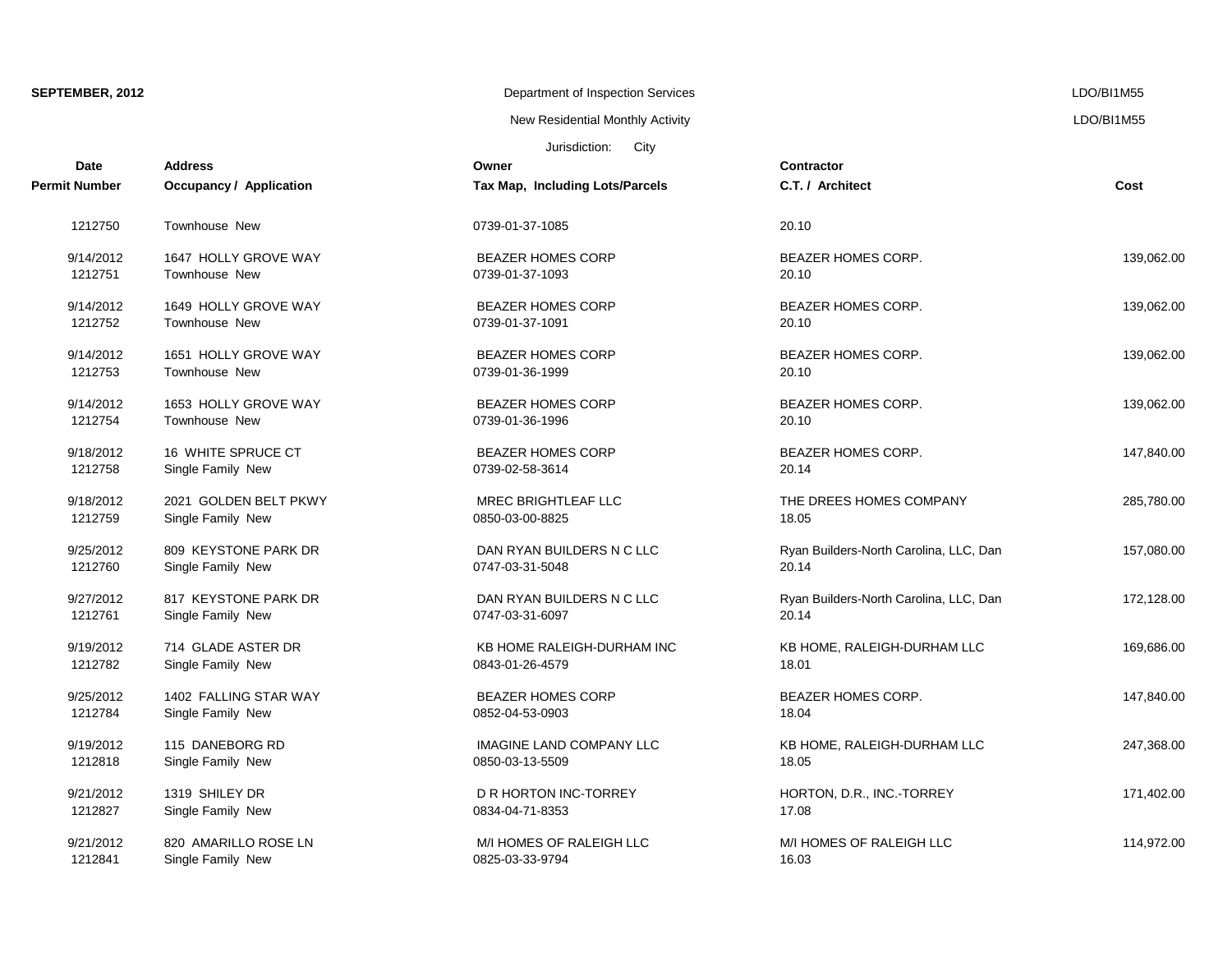# **SEPTEMBER, 2012** Department of Inspection Services LDO/BI1M55

Jurisdiction: City New Residential Monthly Activity **LACTION** CONSERVITY ASSESSMENT RESIDENTS A LOOMBIT M55

| <b>Date</b>   | <b>Address</b>                 | Owner                           | <b>Contractor</b>                      |            |
|---------------|--------------------------------|---------------------------------|----------------------------------------|------------|
| Permit Number | <b>Occupancy / Application</b> | Tax Map, Including Lots/Parcels | C.T. / Architect                       | Cost       |
| 9/21/2012     | 5318 WESTON DOWNS DR           | MERITAGE HOMES OF NORTH         | Meritage Homes of North Carolina, Inc. | 231,066.00 |
| 1212842       | Single Family New              | 0709-03-13-2748                 | 20.18                                  |            |
| 9/24/2012     | 202 HOLLY BLOSSOM DR           | LENNAR CAROLINAS LLC            | Lennar Carolinas, LLC                  | 179,718.00 |
| 1212873       | Single Family New              | 0860-01-16-6448                 | 18.05                                  |            |
| 9/24/2012     | 206 HOLLY BLOSSOM DR           | LENNAR CAROLINAS LLC            | Lennar Carolinas, LLC                  | 177,738.00 |
| 1212874       | Single Family New              | 0860-01-16-5428                 | 18.05                                  |            |
| 9/25/2012     | 2020 HAWKINS ST                | D R HORTON INC                  | HORTON, D.R., INC.-TORREY              | 210,078.00 |
| 1212893       | Single Family New              | 0850-03-01-7141                 | 18.05                                  |            |
| 9/27/2012     | 62 ARGONAUT DR                 | STANDARD PACIFIC OF THE         | STANDARD PACIFIC OF THE CAROLINAS, LLC | 155,694.00 |
| 1212895       | <b>Townhouse New</b>           | 0802-02-97-5569                 | 17.06                                  |            |
| 9/27/2012     | 64 ARGONAUT DR                 | STANDARD PACIFIC OF THE         | STANDARD PACIFIC OF THE CAROLINAS, LLC | 138,534.00 |
| 1212896       | Townhouse New                  | 0802-02-97-5682                 | 17.06                                  |            |
| 9/27/2012     | 66 ARGONAUT DR                 | STANDARD PACIFIC OF THE         | STANDARD PACIFIC OF THE CAROLINAS, LLC | 158,334.00 |
| 1212897       | <b>Townhouse New</b>           | 0802-02-97-5693                 | 17.06                                  |            |
| 9/27/2012     | 68 ARGONAUT DR                 | STANDARD PACIFIC OF THE         | STANDARD PACIFIC OF THE CAROLINAS, LLC | 138,534.00 |
| 1212898       | <b>Townhouse New</b>           | 0802-02-97-6605                 | 17.06                                  |            |
| 9/27/2012     | 70 ARGONAUT DR                 | STANDARD PACIFIC OF THE         | STANDARD PACIFIC OF THE CAROLINAS, LLC | 158,334.00 |
| 1212899       | Townhouse New                  | 0802-02-97-6617                 | 17.06                                  |            |
| 9/27/2012     | 72 ARGONAUT DR                 | STANDARD PACIFIC OF THE         | STANDARD PACIFIC OF THE CAROLINAS, LLC | 138,534.00 |
| 1212900       | <b>Townhouse New</b>           | 0802-02-97-6629                 | 17.06                                  |            |
| 9/27/2012     | 74 ARGONAUT DR                 | STANDARD PACIFIC OF THE         | STANDARD PACIFIC OF THE CAROLINAS, LLC | 135,432.00 |
| 1212901       | <b>Townhouse New</b>           | 0802-02-97-6741                 | 17.06                                  |            |
| 9/27/2012     | 1 DINARA DR                    | STANDARD PACIFIC OF THE         | STANDARD PACIFIC OF THE CAROLINAS, LLC | 155,694.00 |
| 1212902       | <b>Townhouse New</b>           | 0802-02-97-4787                 | 17.06                                  |            |
| 9/27/2012     | 3 DINARA DR                    | STANDARD PACIFIC OF THE         | STANDARD PACIFIC OF THE CAROLINAS, LLC | 158,334.00 |
| 1212903       | Townhouse New                  | 0802-02-97-5705                 | 17.06                                  |            |
| 9/27/2012     | 5 DINARA DR                    | STANDARD PACIFIC OF THE         | STANDARD PACIFIC OF THE CAROLINAS, LLC | 127.644.00 |